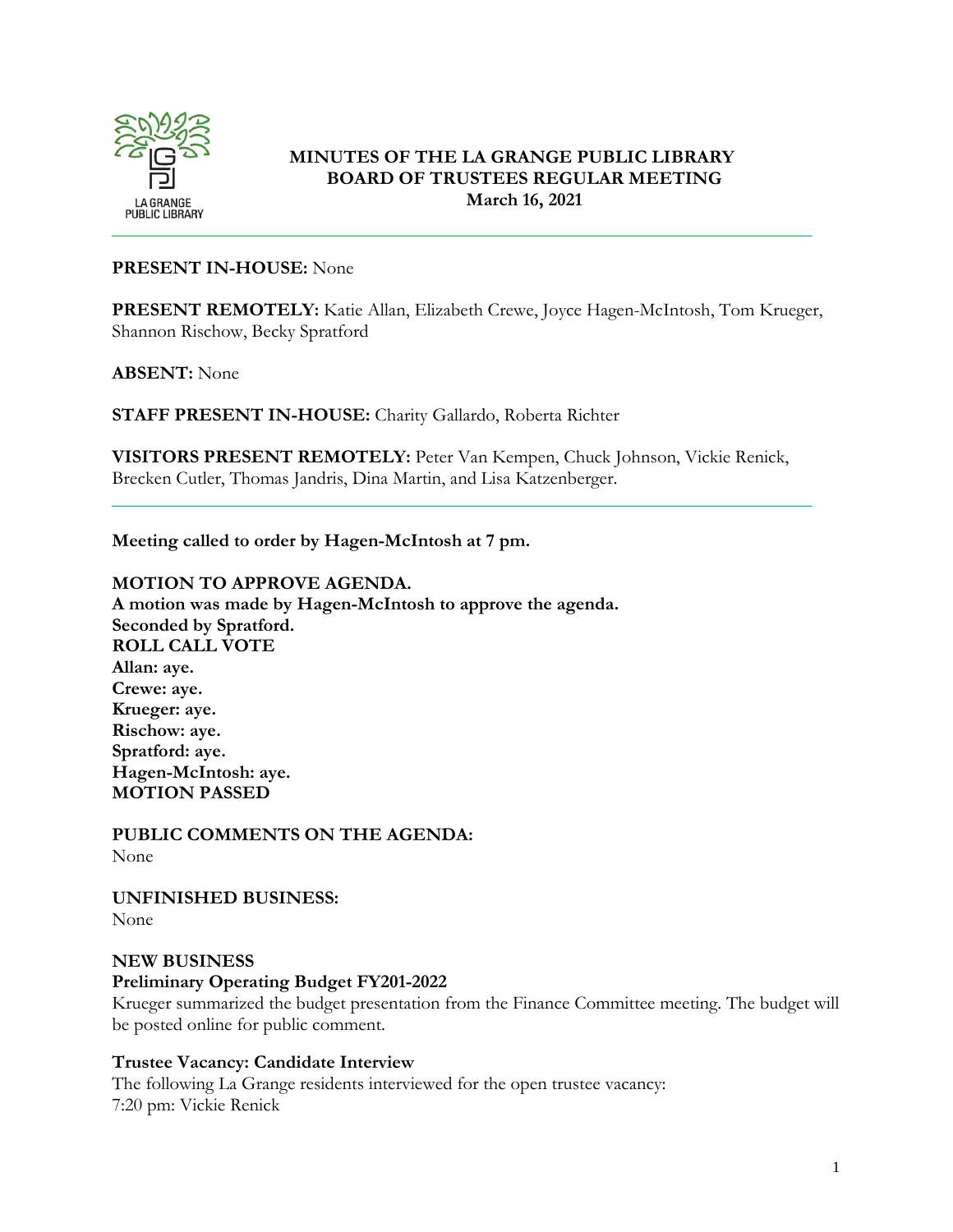7:45 pm: Thomas Jandris 8:10 pm: Dina Martin 8:40 pm: Lisa Katzenberger

# **Committee Reports**

#### **Finance & Advocacy:**

The committee met last week to review the draft operating budget for FY2021-2022. No further meetings are scheduled at this time.

### **FOL Liaison:**

The FOL membership drive was successful. Members are looking forward to meeting in person to plan events. The group approved annual gift certificates for employees for National Library Worker Appreciation Day on Tuesday, April 6.

# **RAILS/ILA Liaison:**

Spratford presented information regarding a proposal for statewide access to online databases for all Illinois libraries and residents. ILA is working on getting this proposal to have constituency support before moving forward. A letter will be provided in future through email and mail to get information out before ILA gets the word out to legislators.

### **Policies & Services:**

Meeting scheduled for March 19. Gallardo continues to work towards further clarification and consolidation of policies.

#### **Village Liaison:**

None

### **Executive Director's Report:**

The Village shared an opportunity for Library employees to get COVID-19 vaccinations. A majority of workers were able to participate. For the special meeting on April 13 at 7 pm., a Zoom invite will be provided. RGW Consulting will attend the regular April meeting to answer questions about their action report for the discovery process.

**MOTION TO APPROVE THE OMNIBUS AGENDA: Spratford motioned to approve the Omnibus Agenda including the Minutes of Regular Board Meeting on February 16, 2021, Minutes from the Finance & Advocacy Committee Meeting on March 11, 2021, and the Operating Warrant, March 16, 2021.** 

**Seconded by Crewe. ROLL CALL VOTE Allan: aye. Crewe: aye. Krueger: aye. Rischow: aye. Spratford: aye. Hagen-McIntosh: aye. MOTION PASSED**

### **PUBLIC COMMENTS REGARDING MATTERS NOT ON THE AGENDA:**